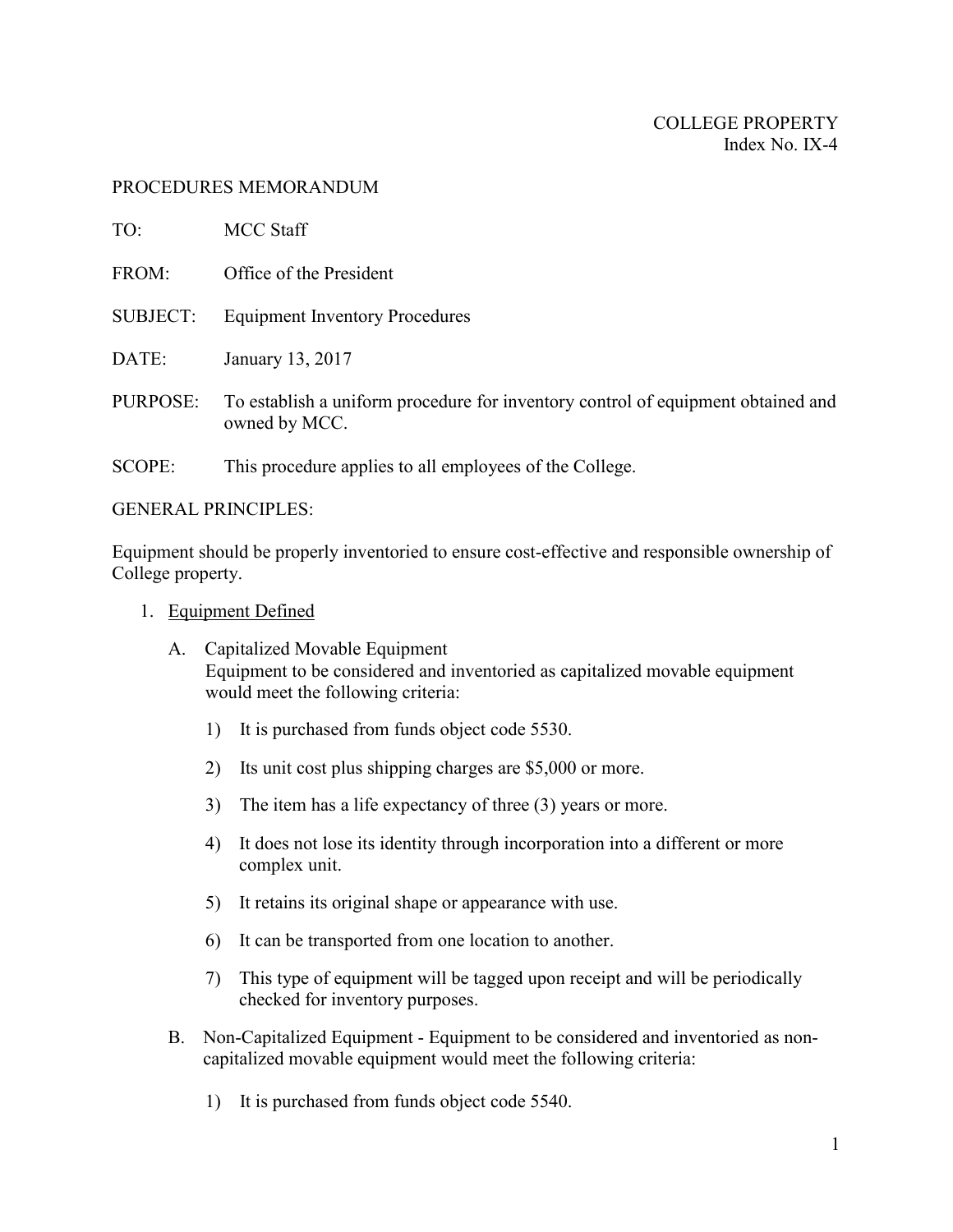- 2) Its unit cost, plus shipping charges, is \$2,500 or more but less than \$5,000.
- 3) It does not lose its identity through incorporation into a different or more complex unit.
- 4) It retains its original shape or appearance with use.
- 5) It can be transported from one location to another.
- 6) This type of equipment will be tagged upon receipt and will be periodically checked for inventory purposes.

### 2. Methods by Which Equipment is Obtained

Equipment items are obtained by MCC through

- A. Purchase orders if over \$1,000. If under \$1,000, the use of the procurement card is permissible in certain instances.
- B. Donations
- C. State and federal agencies as surplus or loaned equipment
- 3. Equipment Received and Processed by MCC Central Receiving

Equipment items obtained by a purchase order which are received that are \$2,500 or more and processed through the MCC central receiving section, will be inventoried and have an MCC inventory tag affixed to the item prior to delivery to the requestor. The requestor will provide the specific location of the items, e.g., campus, building, and room number, or city and street address for items located off-campus.

NOTE: Exceptions to the above procedures include equipment, which is delivered directly to the end user and accounted for. In these cases, the requestor will notify the central inventory section immediately after the installation has been completed so that the item(s) may be inventoried and accounted for by the computer-stored equipment inventory system.

#### 4. Equipment received from the Vendor by the Requestor

For equipment obtained by purchase order that is \$2,500 or more and not processed through the MCC central receiving section, the following procedures apply:

- A. The requestor will sign and date the receiving document and/or invoice and ensure that the applicable purchase order number is listed on the document.
- B. The requestor will, within one (1) working day after receipt of the property, send the signed and dated receiving document/invoice, plus, if applicable, the freight company bill to Central Stores 1234 East Hartman Ave., Omaha, NE 68110.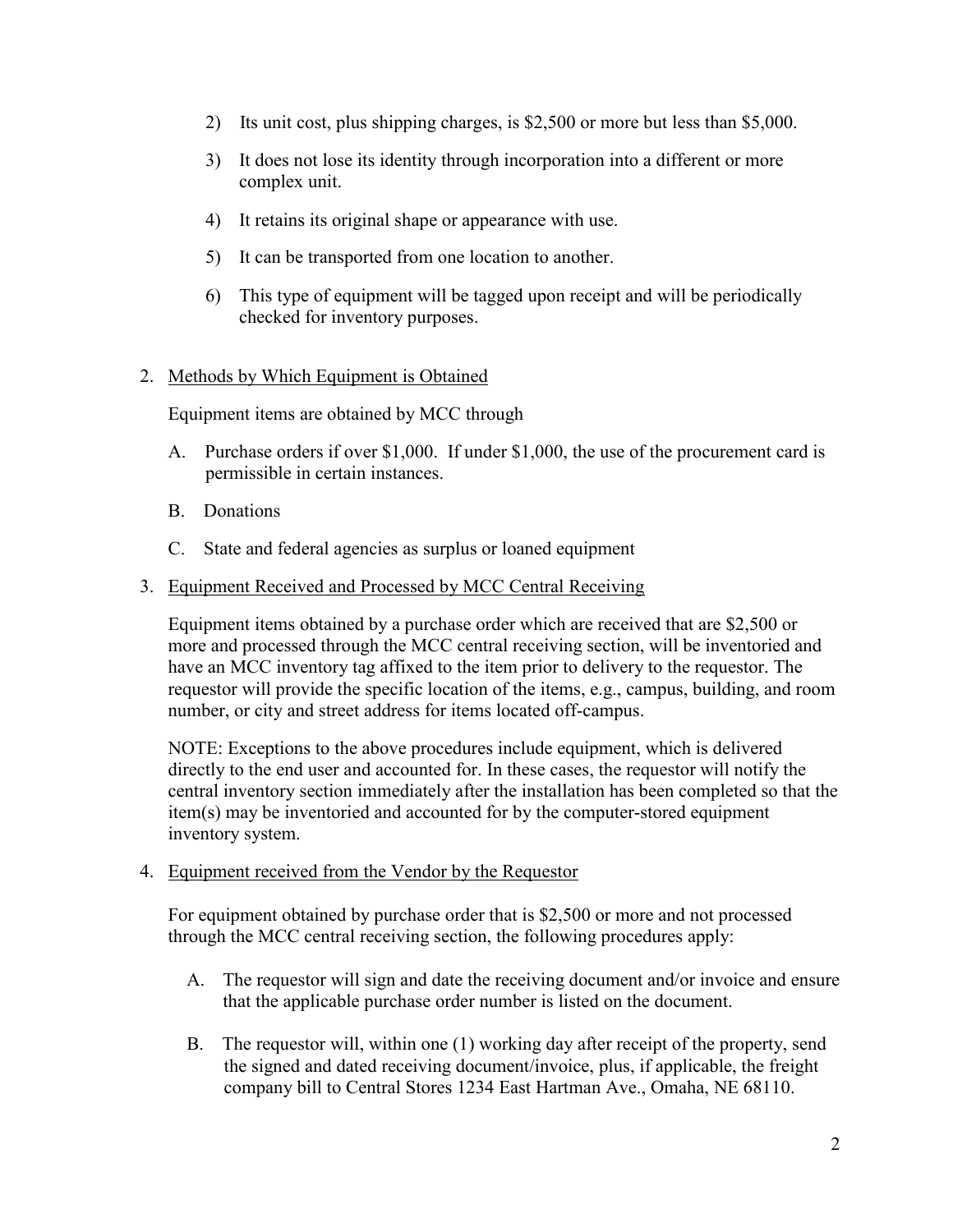- C. Provide the specific location of the items, e.g., campus, building and room number, or city and street address for items located off-campus.
- D. Central Stores will then assign a MCC inventory number and affix a MCC inventory tag to the item.

# 5. Donated Equipment

- A. Any tangible, intangible or real property offered to the College shall not be accepted directly by the College. Donated property shall only be offered to and accepted by the Metropolitan Community College Foundation (the MCC Foundation), a 501(c)(3) organization. The MCC Foundation may offer a gift of property to the College and the College may accept.
- B. Whenever a gift of real property is offered to the College by the MCC Foundation, it shall not be accepted on behalf of the College without prior Board approval. Whenever a gift of tangible or intangible property is offered to the College by the MCC Foundation, it may be accepted by the President on behalf of the College without prior Board approval, if it meets all the requirements as prescribed by Board Policy 80405.
- C. Upon receipt of an approved donated item, the receiving cost center will prepare and send to Central Stores a copy of the MCC President's approval and a memo with the following information:
	- 1) Description of the item(s).
	- 2) Manufacturer, model number, serial number (if applicable) and the estimated dollar value of each item as determined by the donor.
	- 3) Cost center number and cost center name that received the item.
	- 4) Specific location of the item(s), e.g campus, building, and room number, or city and street address for items located off-campus
- D. Central Stores will then assign an inventory number and affix a MCC inventory tag to the item(s).

#### 6. Surplus Equipment from State and Federal Agencies

Equipment obtained from state and federal agencies will be processed under paragraph 3, 4, or 5 above, depending on the method by which the equipment is received.